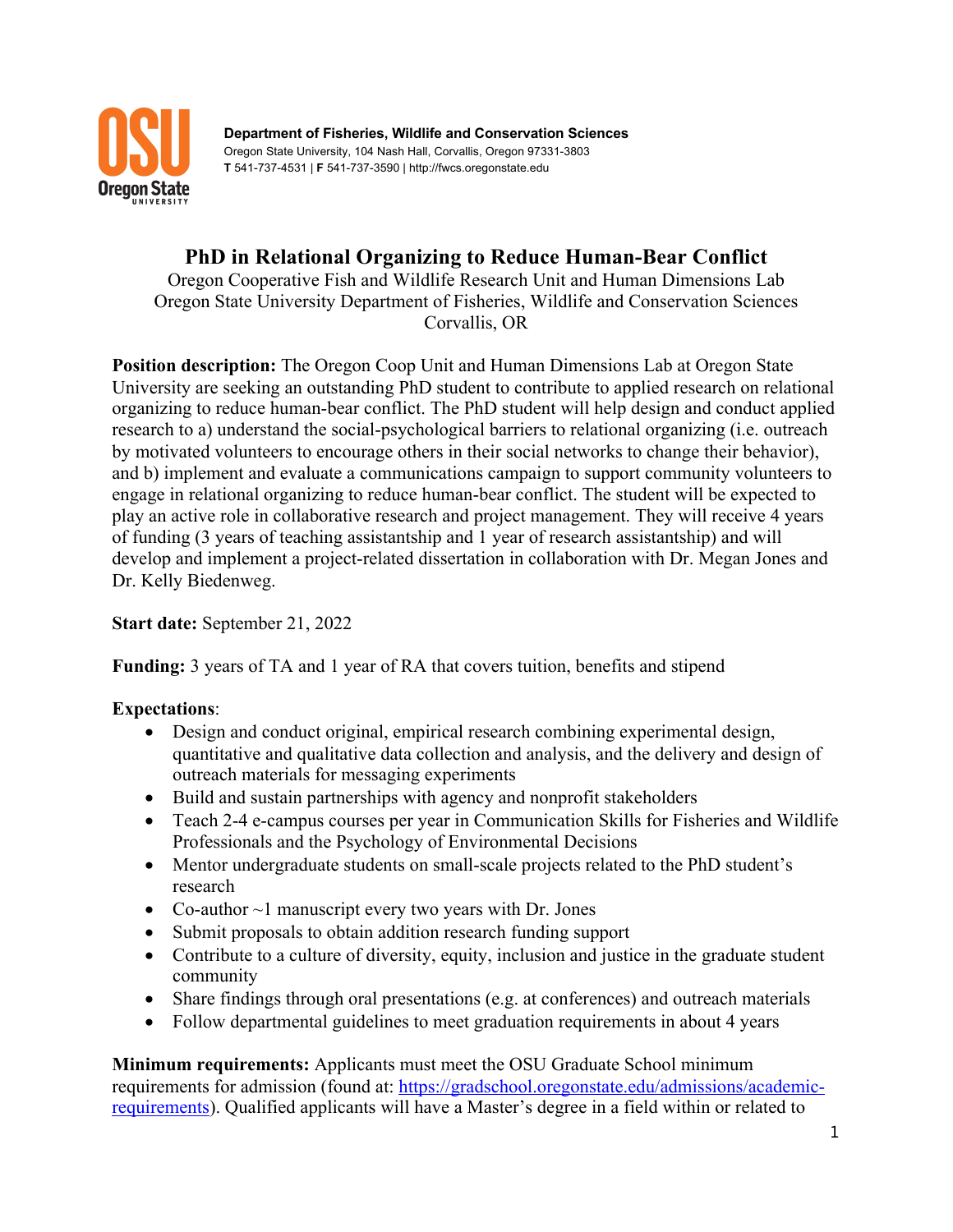conservation social science, e.g. psychology, communications studies, anthropology, geography, sociology, political science, human dimensions of natural resources, etc. by the expected start date. This position requires strong verbal and written communication skills, and the ability to effectively collaborate with agency and nonprofit stakeholders. The Oregon Coop Unit, Human Dimensions Lab and partner agencies are dedicated to supporting the diverse needs of our students and employees. Applicants from historically excluded groups (e.g., Black, Indigenous, and People of Color, LGBTQ+, women, first-generation college students, and those from underserved communities) are particularly encouraged to apply.

**To apply**: Please send a CV with the names of 3 references, a cover letter describing your interest in this project, and a 3-4 page research proposal describing (in general) the research you would like to conduct, including hypotheses/questions, methods, justification, and intended products to Dr. Megan Jones, Megan.Jones@oregonstate.edu. Applications accepted until filled. Please reach out with questions.

## **Further information about the project**

A core challenge for motivating collective, coordinated action for wildlife conservation is the issue of preaching to the choir: many existing outreach and education campaigns engage only a small population of already motivated individuals, and fail to achieve a normative shift that reaches less engaged or unengaged members of the community. This is particularly important when there are ecological thresholds below which any one individual's efforts are minimally impactful, as is the case for human-bear conflict. Relational organizing can help address this gap by increasing the chance that behavioral information will reach hard-to-reach audiences who are not seeking out information, increasing the social pressure people feel to act, since they are learning about the action from someone they already know, and by signaling to people that a relatively novel behavior (such as using bear-resistant garbage bins) is becoming more and more common, which can increase people's likelihood of adopting the behavior.

In the case of human-bear coexistence, motivated community members can use relational organizing practices to encourage their friends, neighbors and others in their social network to adopt personal conservation behaviors. These target behaviors include acquiring and properly using residential bear-resistant garbage bins, and bear-proofing other food sources such as fruit orchards, vegetable gardens, chicken coops and birdfeeders. Relational organizing can also focus on civic action to build community movements around adoption of stronger local policies for human-bear coexistence, e.g. to improve security of municipal garbage dumps, make residential bear-resistant garbage bins more affordable or useable, provide resources for securing human food sources (e.g. offering trainings on electric fence installation and discounted or free equipment), or strengthen regulations for local businesses.

These kinds of community-wide changes are crucial for preventing bears from becoming habituated to human foods and losing their fear of people, which can often lead to bears being killed, and social conflict over appropriate management strategies. These issues affect management of both black bears (*Ursus americanus*) in much of the lower US and grizzly bears (*Ursus arctos horribilis*) in Montana, Wyoming, Idaho and Washington.

This research project has two objectives:

1) Understand the barriers, motivations, and opportunities influencing whether residents in the western United States engage in relational organizing on the topic of securing